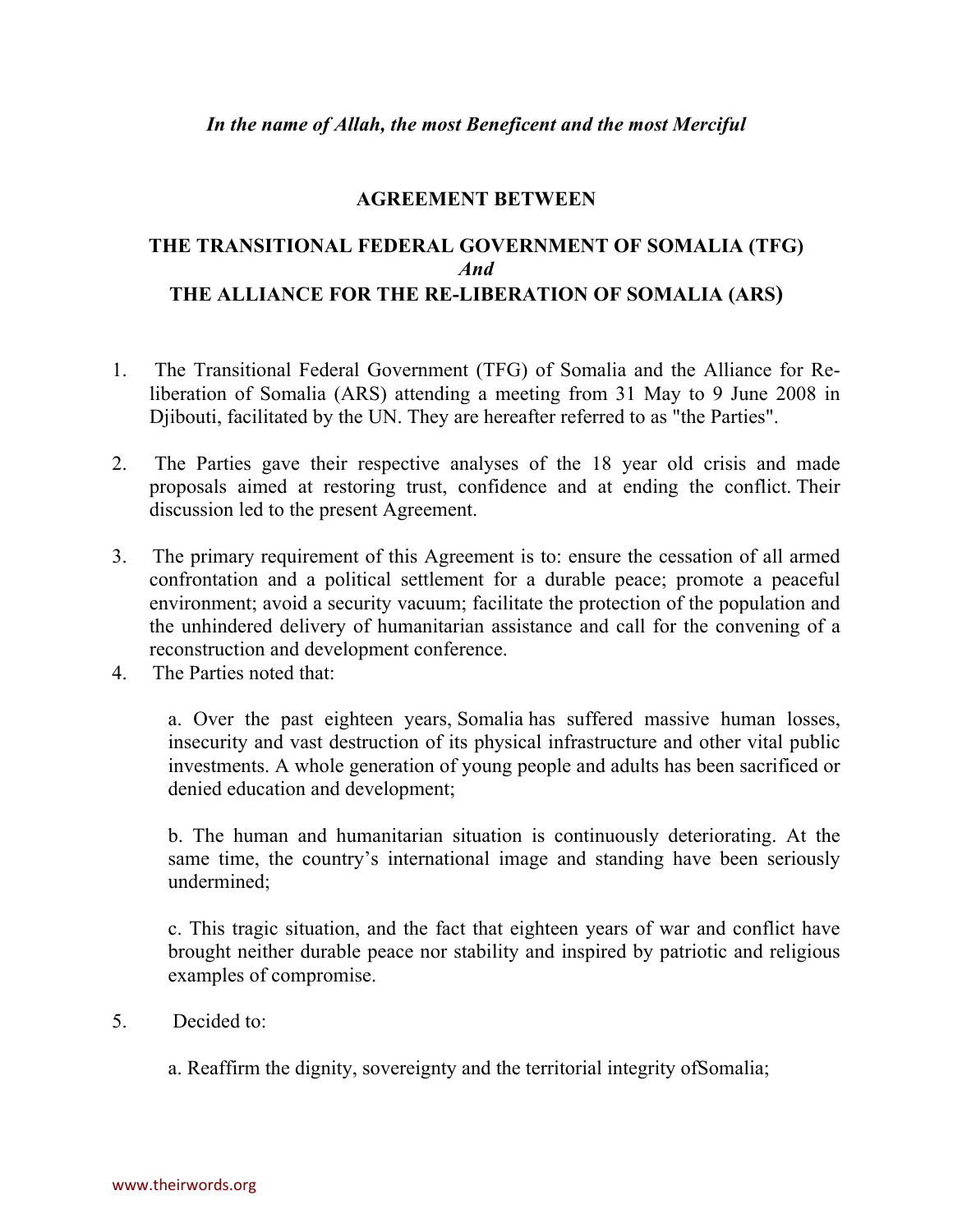b. Take courageous measures to finally bring this situation to an end and resolve the crisis through peaceful means.

6. Agreed on:

a. The termination of all acts of armed confrontation by the Alliance for the Reliberation of Somalia (ARS) and its allies and by the Transitional Federal Government (TFG) and its allies;

b. The cessation of armed confrontation shall come into force thirty (30) days from the signing of this agreement throughout the national territory;

c. The cessation of armed confrontation is approved for an initial period of ninety (90) days, renewable.

7. The Parties agreed from the date of coming into effect of this Agreement:

a. To request the United Nations, consistent with UN Security Council Resolution 1814 and within a period of one hundred and twenty (120) days, to authorize and deploy an international stabilization force from countries that are friends ofSomalia excluding neighboring states;

b. Within a period of 120 days of the signing of this agreement the TFG will act in accordance with the decision that has already been taken by the Ethiopian Government to withdraw its troops from Somalia after the deployment of a sufficient number of UN Forces;

c. The ARS shall, through a solemn public statement, cease and condemn all acts of armed violence in Somalia and dissociate itself from any armed groups or individuals that do not adhere to the terms of this Agreement.

8. To ensure the effective implementation of this Agreement, the Parties agree to:

a. Undertake all necessary measures to ensure unhindered humanitarian access and assistance to affected populations;

b. Refrain from declarations and actions inconsistent with the peaceful spirit of this Agreement;

c. Establish a Joint Security Committee to follow up the implementation of security arrangements within fifteen (15) days of the signing of this Agreement. The composition and mandate of this Committee, chaired by the UN, shall be adopted within the same period.

- 9. A High Level Committee, chaired by the UN, should be established within fifteen (15) days of the signing of this Agreement to follow up on issues relating to the political cooperation between the Parties and concerns over justice and reconciliation. These issues will be discussed at a conference to be organized by 30 July 2008.
- 10. The Parties will work with all other relevant Somali stakeholders to ensure the full and effective implementation of this agreement.
- 11. The Parties call on the international community to help provide the adequate resources for the implementation and follow-up of this Agreement. The Parties also consider it a priority to convene within the next six (6) months an international conference aimed at addressing Somalia's Reconstruction and Development.